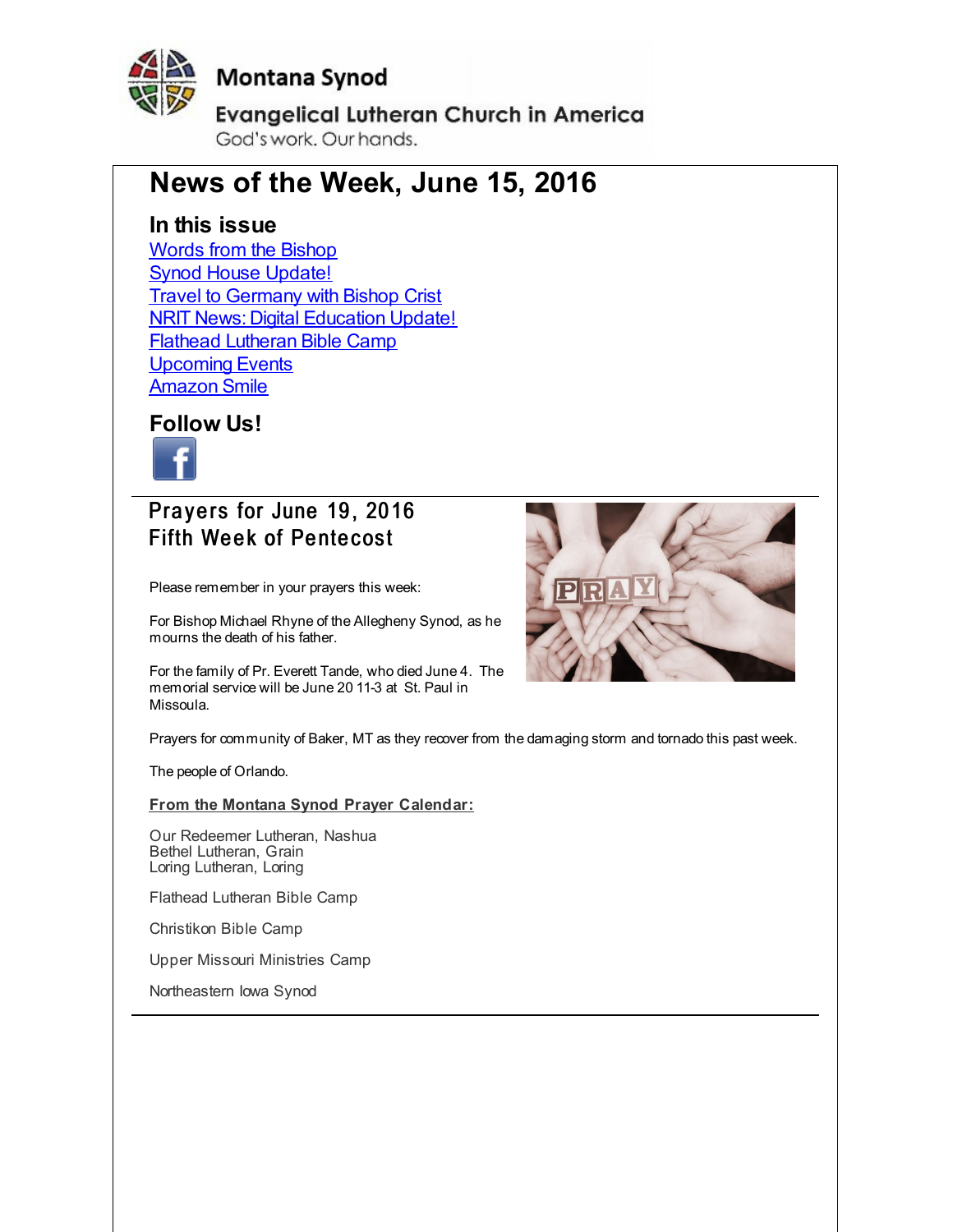#### **Words From the Bishop - Good is stronger than Evil, Love is Stronger than Hate.**

Will the ELCA Bishops make a statement on the Orlando massacre? Yes. We already have. Following the Sandy Hook Elementary School massacre several years ago, the bishops adopted a statement abhorring violence. In the years since then we have experienced more and more mass shootings-in a theater, in a community center, in a church, on campuses. A year ago we watched with horror the race-related Mother Emmanuel shootings. And now Orlando, motivated by hatred of LGBTQ people. We are a society of laws, designed to protect people. We welcome diverse opinions. But we do not tolerate mass murder. As Christians we reject violence and hatred. Please read the words of the ELCA Bishops below:



#### A Pastoral Letter on Violence adopted by the ELCA Conference of Bishops, March 4, 2013

*"A voice is heard in Ramah, weeping and great mourning, Rachel weeping for her children and refusing to be comforted, because they are no more."* Jeremiah 31.15 and Matthew 2: 18

#### Dear brothers and sisters in Christ:

Every faithful caregiver who sits with victims of violence knows what we know - as God's church, we are called to reduce violence and should, in most cases, restrain ourselves from using violence. Whether or not statistics show that overall violence has declined in recent years, every person wounded or killed is a precious child of God.

As bishops of the Evangelical Lutheran Church in America, we lament the tragedy of gun violence in our country. We are grieved by the way violence threatens and destroys life. We affirm the current soul searching and shared striving to find a way to a better future.

While the church grapples with this call to reduce violence and make our communities safer, we recognize that before God we are neither more righteous because we have guns nor are we more righteous when we favor significant restrictions. Brokenness and sin are not somehow outside of us. Even the best of us are capable of great evil. As people of God we begin by confessing our own brokenness - revealed in both our actions and our failure to act. We trust that God will set us free and renew us in our life's work to love our neighbors.

In this time of public attention to gun violence, local communities of faith have a unique opportunity to engage this work. As bishops, we were thankful to recognize the many resources our church has already developed (see below). We begin by listening: listening to God, to Scripture, and to each other. Providing a safe place for people to share their own stories, together we discern courses of action. Together we act. And together we return to listening - to assess the effectiveness of our efforts to reduce violence.

In the Large Catechism Luther says, "We must not kill, either by hand, heart, or word, by signs or gestures, or by aiding and abetting." Violence begins in the human heart. Words can harm or heal. To focus only on guns is to miss the depth of our vocation. Yet, guns and access are keys to the challenges we face.

We recognize that we serve in different contexts and have different perspectives regarding what can and should be done. But as we live out our common vocations, knowing that the work will take many forms, we are committed to the work of reducing and restraining violence. This shared work is a sign of our unity in Christ.

We invite you, our sisters and brothers, to join us in this work:

\***The work of lament** - creating safe space for naming, praying, grieving, caring for one another,

and sharing the hope in God's promise of faithfulness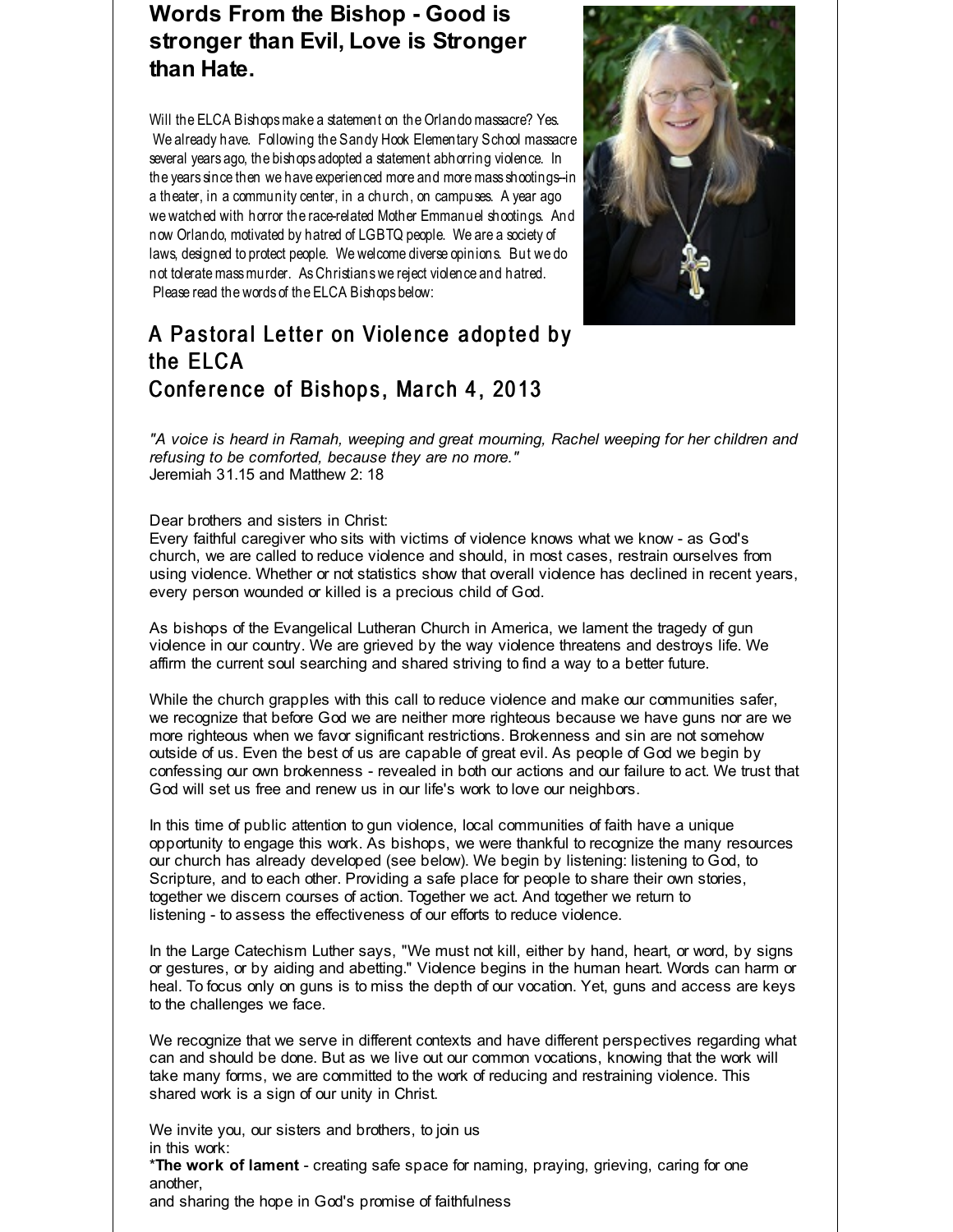\***The work of moral formation and discernment** - listening to scripture, repenting, modeling conflict resolution in daily life, addressing bullying, conducting respectful conversations, and discerning constructive strategies to reduce violence

\***The work of advocacy** - acting to address the causes and effects of violence. Knowing that we are not saved by this work, we undertake it trusting in Christ Jesus, who laid down his life for the world and who calls us to be peacemakers, to pursue justice, and to protect the vulnerable.

In this, as in all things, Christ is with us. Thanks be to God.

#### **Important Resources:**

\*Video: "We have Work to Do" by Presiding Bishop Mark Hanson http://www.elca.org/Who-We-Are/Our-Three-Expressions/Churchwide-Organization/Communication-Service/News/Releases.aspx?a=5271

\* "Community Violence" a social message, http://www.elca.org/socialissues

\* "The Body of Christ and Mental Illness" a social message, http://www.elca.org/socialissues

\* "Hearing the Cries: Faith and Criminal Justice,"a proposed social statement

\* "Peace: God's Gift, Our Calling," a 1995 social statement.

\* "Ban of Military-Style Semi-Automatic Weapons," 1989 social policy resolution, http://www.elca.org/What-We-Believe/Social-Issues/Resolutions/Search-by-Topic.aspx#guncontrol (both social policy resolutions are at address)

\* "Community Violence - Gun Control," 1993 social policy resolution

Jessica Crist, Bishop

#### Assistance for Victims of Disaster

In response to the recent tornado the hit Baker, Montana, on June 11, 2016, the Synod is establishing a tornado relief fund to accept donations to help victims of the Baker Tornado, as well as other disasters which may plague our state this season. Some victims of the Baker tornado were members of American Lutheran Church in Baker.

Anyone wishing to send donations to the victims through this fund may send a check to the Tornado Relief Fund, Montana Synod, 3125 5th Avenue South, Great Falls, MT 59405. 100% of your donations will reach the victims. Any funds received in excess of the needs of the Baker disaster will remain in the fund to assist with victims of future disasters.

#### A Christian Response to Orlando

A service of mourning, solidarity, and hope sponsored by ELCA Lutherans. We welcome all affected by this human tragedy, especially LGBTQ and Muslim friends. Come as you are.

Sunday, June 19 at 7:00 p.m. at Immanuel Lutheran Church (830 South Ave. West)

#### Montana Synod Office Disruption

As the Synod office relocates to our temporary location at New Hope Lutheran in Great Falls, expect a few disruptions to our usual service. Our main phone lines will not be up and running until Wednesday at the earliest.

If you need to contact Synod Staff please **[email](http://r20.rs6.net/tn.jsp?f=001FtOzIVOkpKTG-v6NBNC2atAb73ewG-UstUghpLTDSFignjHHViP6FlCA7yHlPm-b5nixaNgvIyEG0DZhyWxc21QB3f5eIOHCAajOfXliABsMnBt9n5p59XWu3PsbPM-0tji0Jo229b-hvkAsAxZ2c2Nkkq8wOqaRnO6E6SYNp8gTqDaSYeovS1EcWrSTd-rurhxIi17CrEM=&c=&ch=)** or call our cell phones.

#### Memorial Gathering for Rodney & Pauline Kvamme

Paul, John, and Phil Kvamme invite you to join them for a memorial gathering to remember their parents, Pr. Rodney and Pauline.

**Monday, June 27, 2016 11AM**

To be held at the Best Last Place - the Seeley Lake Cemetery (1899 Hwy 83, Bonner, MT - 3 1/2 miles North of US Hwy 200/Hwy 83 Junction)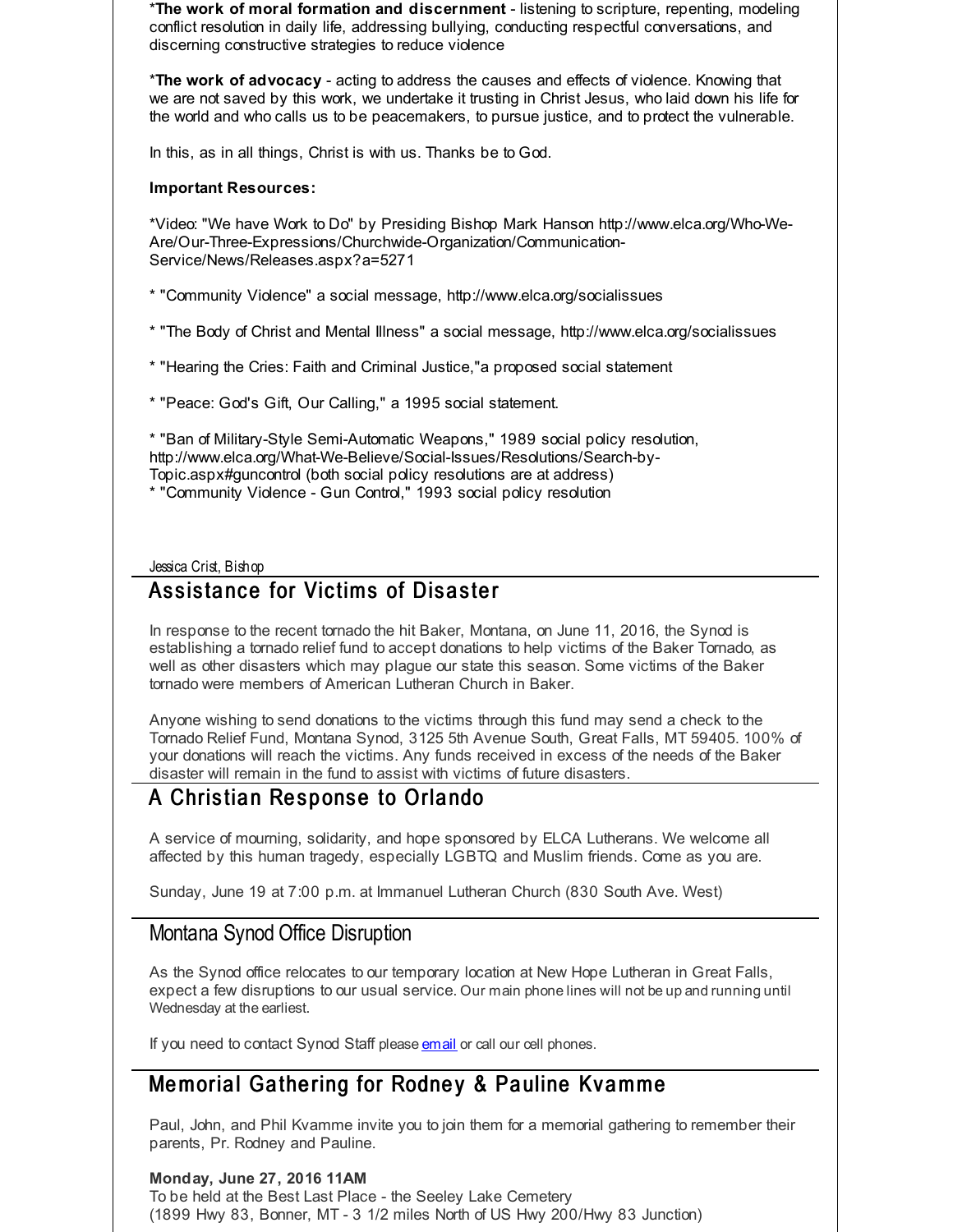We are expecting this to be a casual time to remember Rodney and Pauline, and to rejoice together for the ways they shared and touched so many lives. No RSVP is required, but it would be wonderful to know if your plans will include this gathering.

- The Kvamme Boys

#### Rural Healthcare Promoters in Bolivia -Pastor Justin Eller

As Amalia timidly stands up, taking her turn to present on the traditional medicines she made from local, ancestral plants found throughout the area surrounding Lake Titicaca near La Paz, Bolivia, she gently speaks in Spanish to explain that the majority of the women in her rural community, many who had gathered to hear her presentation, only speak their indigenous Aymara language.

With the her first words in Aymara, she transformed from a shy student to a commanding, intriguing, informative, and inspiring teacher. She explained the illnesses, treatments, and remedies of each of the four colored bottles on the table in front of her with their corresponding medicinal plant ingredients and where to find them. Her educational presentation captured the attention of the 20 plus women huddled together and brought forth testimonies of previous illnesses in some of them and how Amalia had helped in their healing process. Many of the community members who benefit from Amalia´s training, care, and medicines have little-to-no access for formal medical attention due to their rural locations. She chuckles as she explains that sometimes she arrives to a neighboring community and people come in search of her to consult her about a minor illness or call her cell phone asking her to visit a sick relative. She goes on to explain that she doesn´t just take the medicine she has prepared, but also listens to their stories, prays with them, and teaches them about how they can better their health.

Amalia is one of about 30 members (lay and clergy) of the Bolivian Evangelical Lutheran Church (Iglesia Evangélica Luterana Boliviana- IELB in Spanish) being trained as a Rural Healthcare Promoter (Responsable Popular en Salud- RPS in Spanish) in the "Integral Community Health" program of the IELB, which is supported by a ELCA World Hunger grant.

The project began in 2008 has recently completed an in-depth evaluation with with recommendations on how to further develop and bring to market their traditional medicines, widen their curriculum to involve more women from rural areas, and explore ways to include an intentional "Train the trainer" methodology into the two-year program.

Together, the Integral Community Health program of the IELB in Bolivia and ELCA World Hunger are actively accompanying rural Lutheran healthcare promoters in their traditional medicine training, making natural herbal medicines (syrups, juices, clays, and pomades), community support, and spiritual accompanying skills. Your support helps make projects like this possible. Thank you.

# The Luther 5

June Newsbrief:Three Reformation Cities:Wittenberg, Geneva, and **Constantinople** 

#### **[Download](http://r20.rs6.net/tn.jsp?f=001FtOzIVOkpKTG-v6NBNC2atAb73ewG-UstUghpLTDSFignjHHViP6FlCA7yHlPm-bgO-om5viqn12tU9w8V1M-GtMIYm_tzDQpgXlo5QRusQV3O23IGFerKEpTFbfsTemqDw7ZOIImxcSO9YyXaWcgZFjN7tWaErkuHCqua3llJde077cJe0_0psZnP36JuMeH3Emujt7InSe_TFY_Yw1LJDORt5U96cwXxI5YSwjkE0LH3Z9vxsv3HWYdQC8jhlQaTMFgGVbGh0=&c=&ch=) it here**

Parish Papers for July and August are up on the [Website!](http://r20.rs6.net/tn.jsp?f=001FtOzIVOkpKTG-v6NBNC2atAb73ewG-UstUghpLTDSFignjHHViP6Fics_QFa7S1zOAZdXcIr5i20WxefXWdJ0ZU4lyYtzfysYgeKiXufB-OYU4hUum3JguL_J8q0LoZqOY4SU0TNyhMIGZWOiwFbVhsUoCKsa2InkqPvK1krB6g8_ro1iwvVZxlbwANDxkU-3sagrDBc5oA1wKQWEOk9Ug==&c=&ch=)

#### New LPA Class - Fall 2016

#### **2016-2018 Lay Pastoral Associate Class Nominations**

Now is the time to consider lifting up individuals with the gifts and skills for the Montana Synod Lay Pastoral Associate program (LPA). The next class will begin in October 2016, but now is the time to be educating those in the congregation about the LPA program, and seeking their commitment.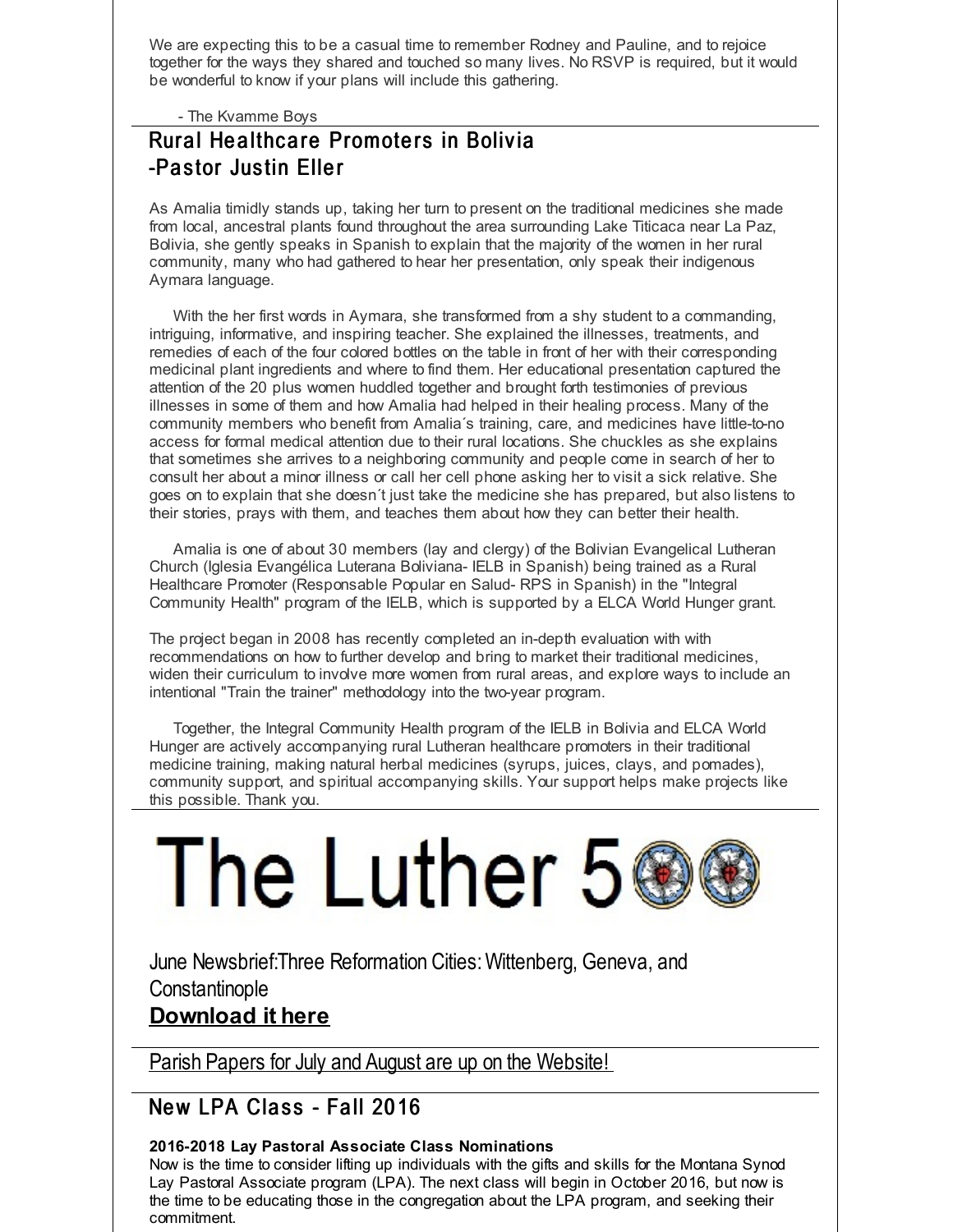The congregational meeting is a good opportunity to nominate and support those in your congregation who have the desire and skills to serve as an LPA in the Montana Synod. At this annual meeting the congregation can pray for and, with the guidance of the pastor, recommend individuals to the Bishop for approval.

For more information, go to the [Montana](http://r20.rs6.net/tn.jsp?f=001FtOzIVOkpKTG-v6NBNC2atAb73ewG-UstUghpLTDSFignjHHViP6FkGGIe_JET7TuKchbL02G9uTn4sRvyIy0wDLjVYk-mWyVy_S5v4Lcb4texL60RNmQ8B5bD3Lyt77G0CYRIMJk0AxuEo3uJqXgdVhN0Sb2ickacIzsxLmEWFvTb5QY62IUg==&c=&ch=) Synod website or call Pr. Jason Asselstine, Associate to the Bishop.

## **Interested in becoming an LPA?**

1. Talk to your church pastor. Talk about what it means to fill in for him or her and the traits it takes to provide pastoral leadership (albeit, temporary).

2. If your church does not have a pastor, feel free to contact our office. We'll put you in touch with someone who can shed some light on the role of an LPA.

#### **3. Have your church pastor contact Bishop Crist or Rev. Jason Asselstine, Assoc. to the Bishop via email or phone call. This contact and conversation will be your pastor's recommendation for your participation in the MT Synod LPA program.**

After approval from the Bishop (to enter the program), please ensure you have the following items to our Synod office at least 3 weeks prior to the class start date (our staff admin person will send you the paperwork to begin the process):

- 1. Completed biographical, information sheet.
- 2. Initiation of a required [background](http://r20.rs6.net/tn.jsp?f=001FtOzIVOkpKTG-v6NBNC2atAb73ewG-UstUghpLTDSFignjHHViP6Ft0DdZEbMqLYQwHRRw2HsdFVL_n02zD5Zwir7l3I3mWwCnCII5tT1oLGvOht6sNcnsJ-A8euIGd82yun_7ZBYWfBx3gn-DEWy4IMCXrQ5jw7_iTZ42tx1WtUjmDIsZALiBZ4bBQFpw76AP9ip28I0cukflqvT6-HbA==&c=&ch=) check

3. First year's payment of \$200 via check made out to "MT Synod" with "LPA training program" in the check's memo section. This can also be brought with you to the 1st group retreat.

Still have questions? Call our Synod office at 406-453-1461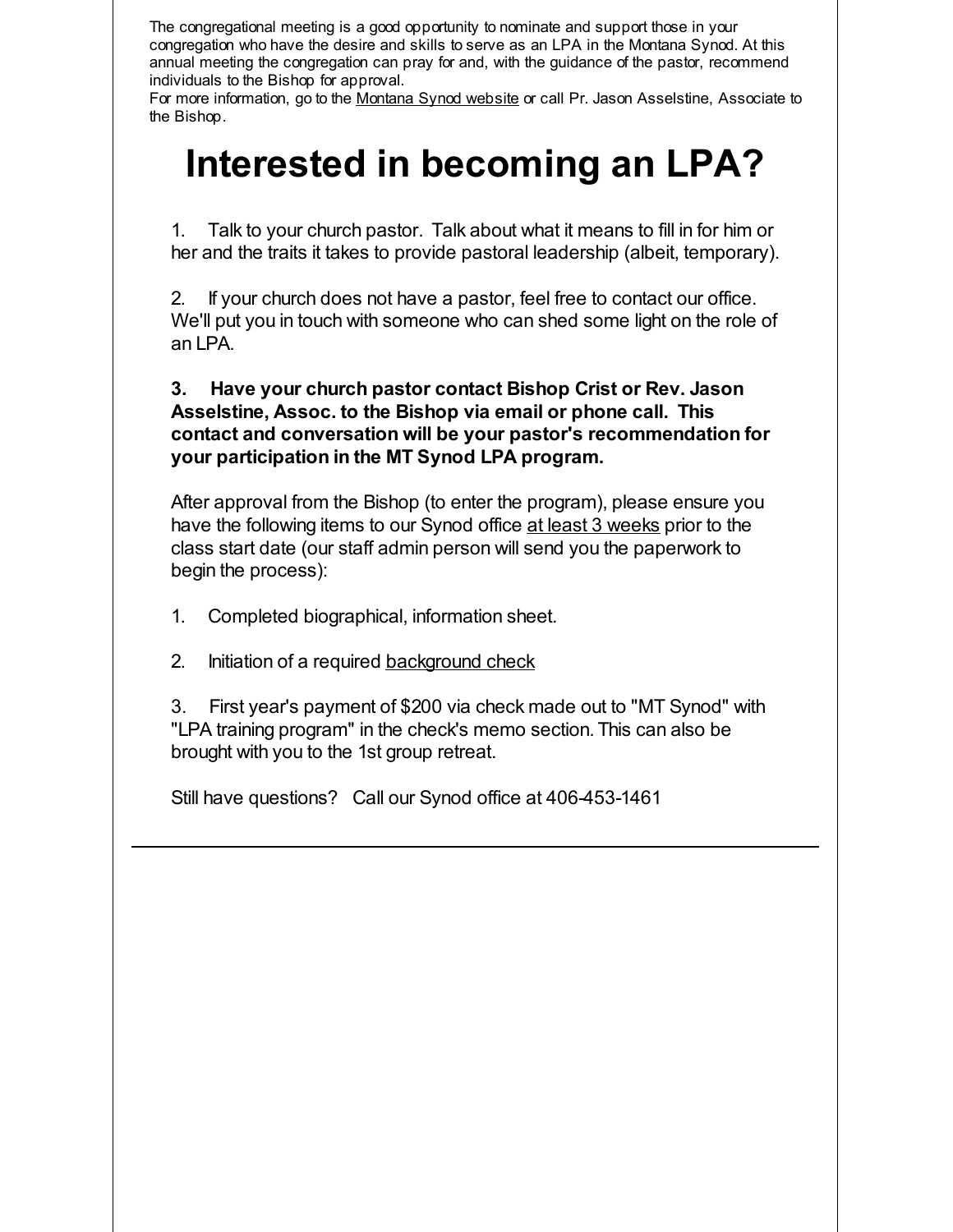

#### **We've Put the Building on the Market and it is Under Contract**

As we plan for a new Synod House, selling the current building to raise cash is essential. We have received an offer, and are waiting for the paperwork to come through.

#### **We will be moving to our temporary office space at New Hope Lutheran in Great Falls, this Friday, June 17th.**

The Synod Staff ( Bishop Jessica Crist, Pastor Jason Asselstine, Pastor George Karres, Susan Hedahl, Colter McCarty, Jenny Kunka)

#### Previous news and notes

#### Johnny Cash Concert, Dinner, Auction

Please Help! Freedom in Christ is a key partner in bringing Healing Communities training to Montana. We would like to ask for your assistance in helping to promote our fundraiser on June 25. This fundraiser will help raise much needed funds to keep our ministry alive at Montana State Prison. To learn [more,](http://r20.rs6.net/tn.jsp?f=001FtOzIVOkpKTG-v6NBNC2atAb73ewG-UstUghpLTDSFignjHHViP6FpcREd9JqBby5O2x3C1L9diOX4VSTDzhWpGnUoK8KPZvmdKFo9sg3wAfZc0ZvPYpkVQhHrF8rq88PYcY1VC-7Xk1KDEqUvor4PR9SyLt49eIVQGWeux52chT0kxgX9F_9EICIJILF15Yip9VWFQAmRdDvZ--UlgHdX2smZ22klJwsw2WcNWOSFaSEIQoFEN4YJ8DCMfHxzXobhc-AmfUhWJUTuwYpvNkKQ==&c=&ch=) dick here!

To [download](http://r20.rs6.net/tn.jsp?f=001FtOzIVOkpKTG-v6NBNC2atAb73ewG-UstUghpLTDSFignjHHViP6FpcREd9JqBby2iPdgNOllFtjItGEqlNo0MTc2n3a6y9f0eZ2aNxPS0_J_R_KD1N6dX3oNq3H49urYPT-SDf7_ZxePETs8mWMzJcAJ1FhsCZr_JU7aFbne93mKqLuu9CAf0mh7idDvEVWylK7OcA9bNOexeUJNdj7tC29VQTiVBZAjnlVIiwMspB9SEPCTzgHdd91nv5SFIDomL7L6PAJDw4=&c=&ch=) the bulletin insert dick here.

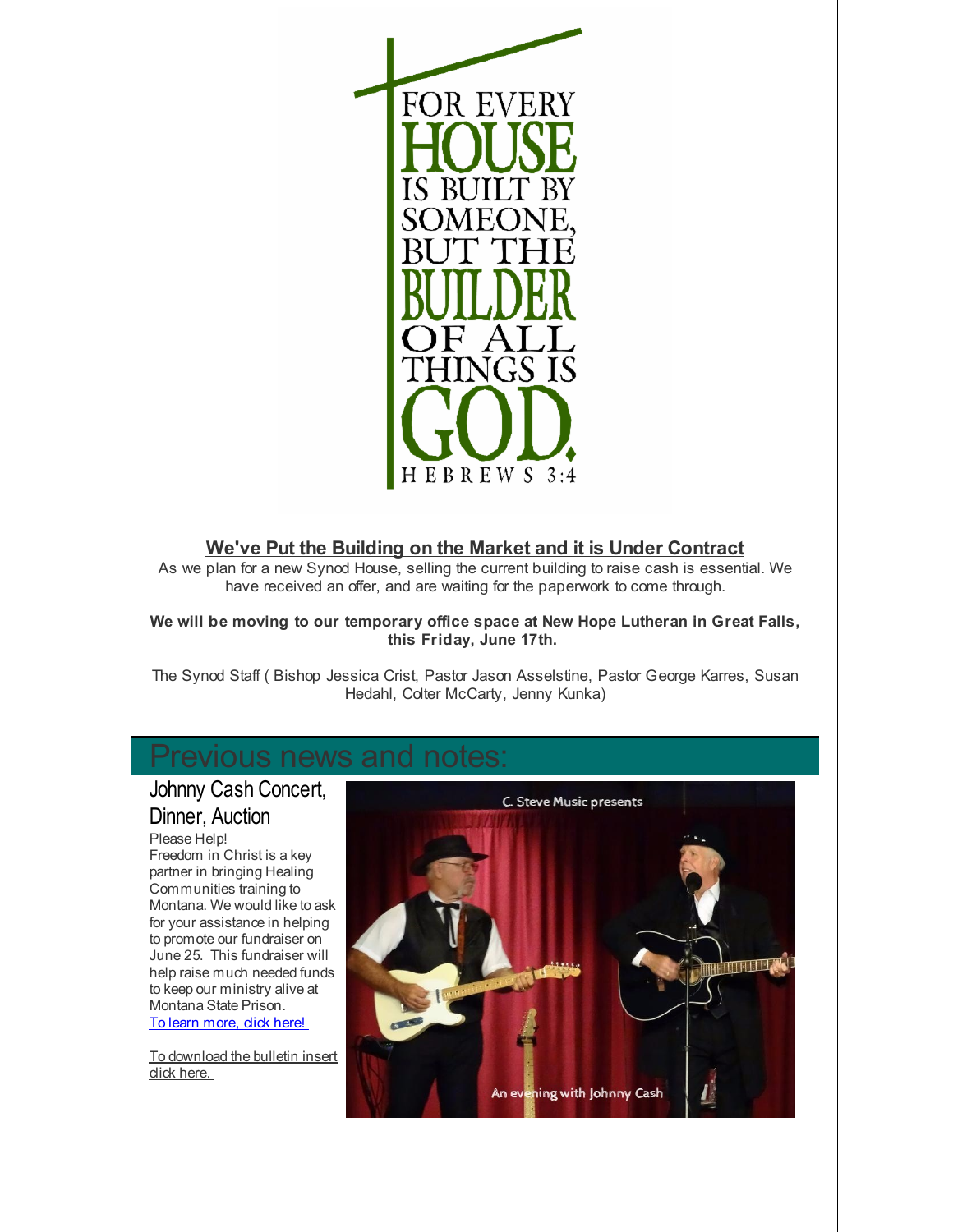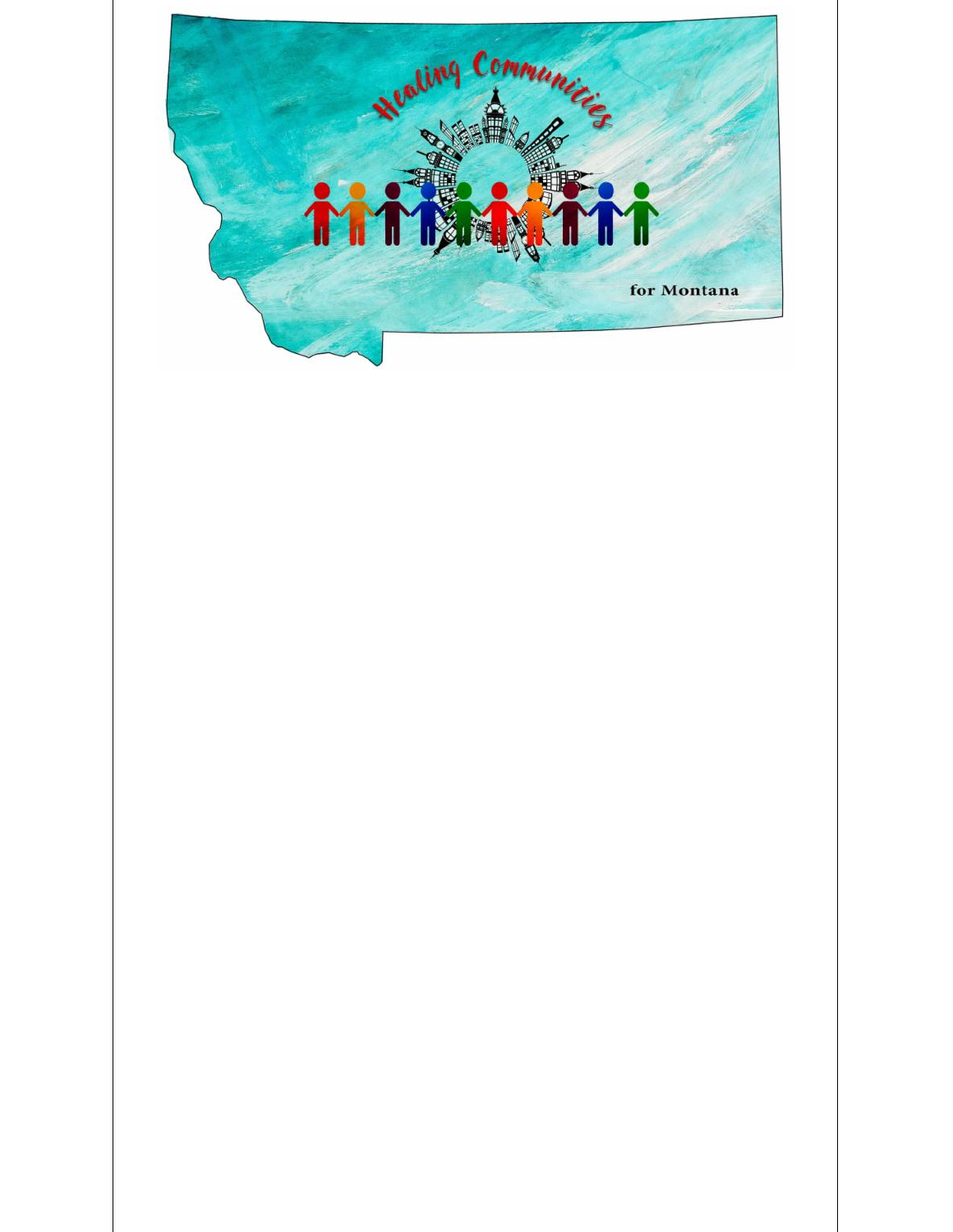## Healing Communities Training<br>with Rev. Doug Walker

Freedom in Christ Prison Ministry, in partnership with the Evangelical United Methodist Church is hosting Healing Communities Training in Billings, Montana.

> WHEN: MONDAY, JUNE 20, 2016<br>4:00pm - 8:00pm

WHERE: **EVANGELICAL UNITED METHODIST CHURCH 345 BROADWATER BILLINGS, MONTANA** 

BRING YOUR SUPPER OR ORDER IT IN

#### Who Should Attend?

Volunteers connected with churches and organizations in Billings and the surrounding area who are willing to help their local community become a community of healing and hope for families of those incarcerated.

#### Primary Components of Healing Communities:

- Stigma reduction & a welcoming, supportative atmosphere
- \* Formal & informal support
- \* Volunteering
- \* Mentoring
- \* Network of referrals
- \* Advocacy & mobilzation

To register go online at www.beliefandjustice.com/events.html<br>or contact Rev. Wendy Ochs at<br>office@actyourfaith.org or 406.259.1897

#### **Christikon Clips** June, 2016

It's not too late to register for camp this summer! Space remains in most youth sessions and in those for families and adults. You can register online at [www.christikon.org](http://r20.rs6.net/tn.jsp?f=001FtOzIVOkpKTG-v6NBNC2atAb73ewG-UstUghpLTDSFignjHHViP6Fnn9m0b4dHfHpJk1k0JpMiZ9pmTHYcO9a3LZzNqM2f2WCyGcxNgytfGdDdIxYsoKIvlNmoGs5KtPzncvZZI8dzUxdr0IZxIG0UAZ8cpIqeT5WLThXDXhtr0=&c=&ch=) or use the forms distributed with the youth and family/adult brochures in your congregation. Or call us at the camp office for further information.

Christikon Director Installation: **Pastor Mark Donald will be installed as the Christikon's director at the MT Synod Theological Conference on June 3rd at the evening service at the Radisson Hotel. Join us for worship!**



Christikon covers the full costs for each at-risk kid participating in Sojourners Camp. (We expect to have 24 this summer) We invite individuals, congregations and their auxiliaries to consider special giving for camp scholarships this summer.

Special guest speakers become part of the Christikon life this summer during sessions for adults and families. During Mountain Weekend 1 (July 8-10) we feature **James Darchuk**, Senior Pastor of King of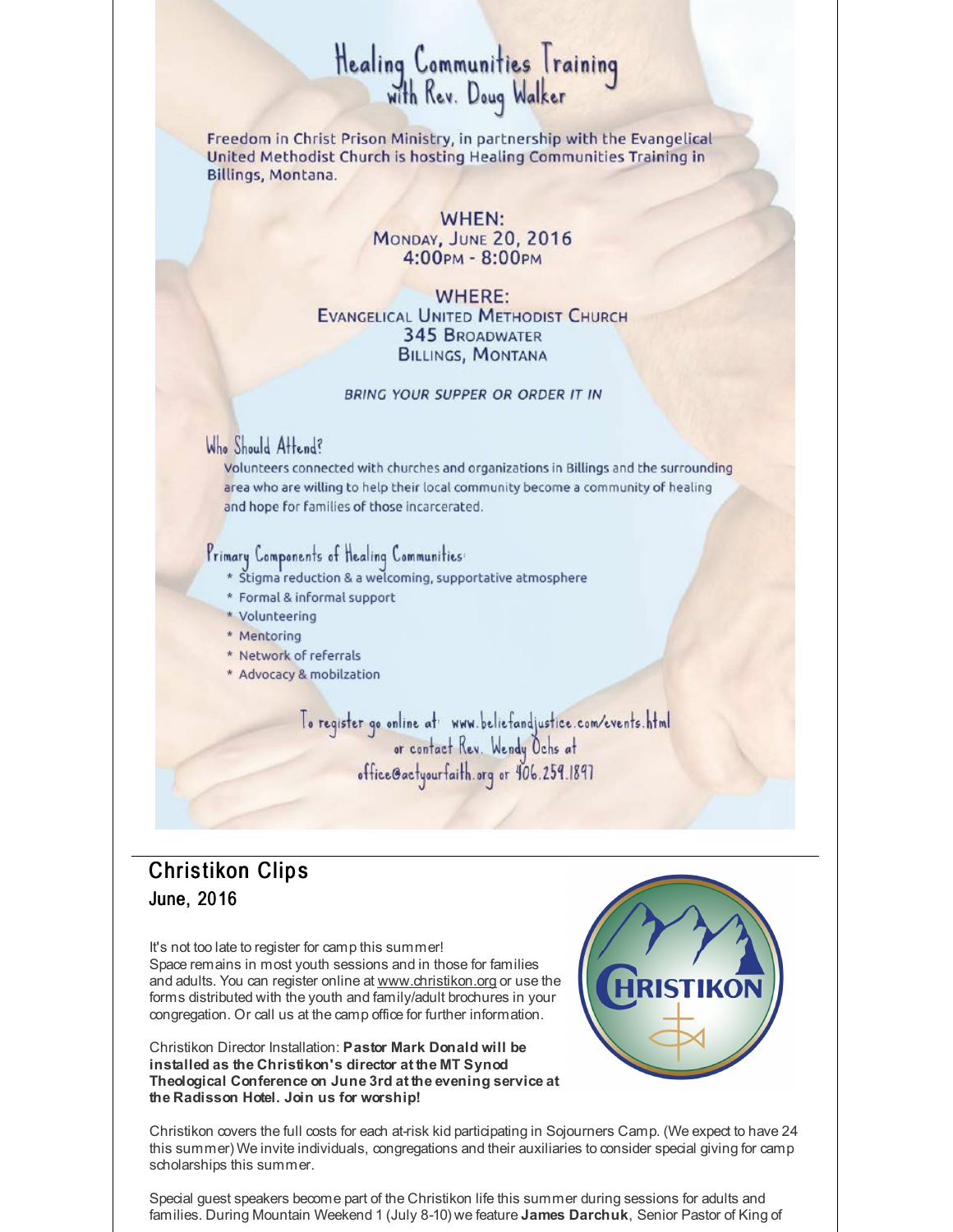Glory Billings. During the Continuing Education Retreat (August 1-4), we are joined by Lois Malcolm, professor of systematictheology at Luther Seminary and Tim Westermeyer, Senior Pastor of St. Philip the Deacon Lutheran Church in Plymouth, Minnesota. Come spend a few days of relaxation, learning, and faith growth with us. Mountain Weekend 2 (August 5-7), topicto be announced. Register now!

Check out our Spring Trailblazer on our website. Use the link below: Newsletter link: [http://christikon.org/wp-content/uploads/2016/05/Spring-2016-Trailblazer.pdf](http://r20.rs6.net/tn.jsp?f=001FtOzIVOkpKTG-v6NBNC2atAb73ewG-UstUghpLTDSFignjHHViP6FlfrL6ZI0nerozRM-M-04REvBvGR9wyU0bx-g0ZWsrFKYaYSRwHOyn4xFzKdG39U_OMcwOmAYoJAjBquyL1LkvhmjbiE7PanGhD85I3S6yLk0m7_8LYLoC8OrF-aYXENUWMqlLa-3y11Lb4zY7mHzkqQ-jmLeApF5GFsDUE94e2FpPT3raa--5yJsA7htnX8IzMN8a076gBj&c=&ch=)

Remember to pray for your congregation's ministry through Christikon this summer, for the summer staff, and for all who join in the Christikon life.

It is the mission of Christikon to awaken and nurture faith in Christ- exploring God's creation and the adventure of life together.

> CHRISTIKON ● 1108 24th Street West ● Billings, MT 59102 406 656-1969 ● secretary@christikon.org ● www.christikon.org

#### Travel to Germany with Bishop Crist!

[Click](http://r20.rs6.net/tn.jsp?f=001FtOzIVOkpKTG-v6NBNC2atAb73ewG-UstUghpLTDSFignjHHViP6Filusd8fRJs6y2wvv0OGfSyeWMWn12SPtP0R30hQGC_uKr4SGPwefJtIBE5NSqsvwjsLkG4KkHCua6QpcFQZMOaXIy18tbHfF5XaGeUahLvOoJJC0QHq45g_jLch1_eU-SVK1I8BS1plb_IUy7Ruf8oNYz5YNL0JVU60s8YlABUXU1-sXG7x2kmzvadfb1lN_ffRCp620HoOUPqAWIXtX5U2GlAiLPtBmTQI4WDjowGx&c=&ch=) Here for information about a Montana Synod trip to Germany to visit Reformation sites in May of 2017. Join Bishop Crist and others from around the Synod on this trip to Wittenberg.



#### Montana Synod

**Evangelical Lutheran Church in America** God's work. Our hands.

## The 500th Anniversary of

Martin Luther's 95 Theses (1517-2017)

### **May 9-18, 2017**

## **Travel to Germany With Bishop Crist**

The Montana Synod is offering a chance to tour Germany to celebrate the 500th Anniversary of Martin Luther's Nailing of the 95 Theses to the doors of the All Saints Church in Wittenberg.

#### Pilgrimage to Germany, Palestine, and Israel

Pastor Paul Rowold of Polson will be leading a Pilgrimage to Germany, Palestine, and Israel from October 4-18. He has led numerous groups in the past, and emphasizes renewal of body and spirit, with significant contact with the Christian peoples in each country. Included in this trip are guided visits to the major Reformation sites (including Erfurt, Mansfield, Eisleben, Wittenberg, and Eisenach, with the Wartburg Castle) and the significant sites in the Holy Land. Visits to the homes of Christian families and worship in Bethlehem and Eisenach will highlight this Pilgrimage.

The 15 day experience departs from New York JFK and includes breakfasts and dinners at 4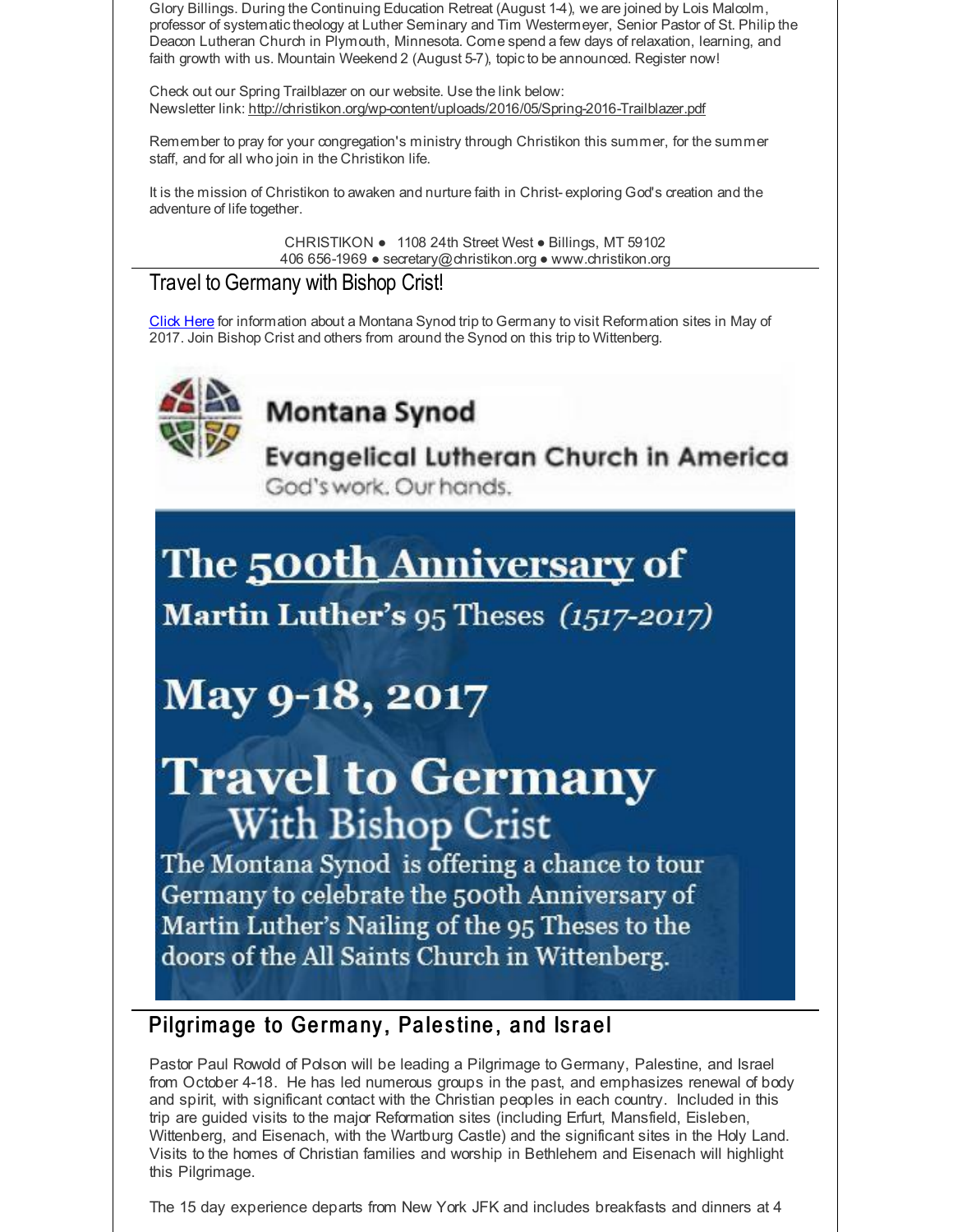star hotels each day. Cost is \$3225 per person (based on double occupancy). For detailed itinerary, contact Pastor Rowold at 406 883 5864 or paul.rowold@gmail.com



**NRIT News:**

*The following events require pre-registration:*

Our first digital offerings are now available on our website. When you purchase the classes, you will have access to them throughout 2016 so can offer the class as a multi-session adult study or watch on your personal computer at your convenience.

#### **DIGITAL EDUCATION**

**Learning Our Place: Wilderness and Wonder from a Biblical Perspective** With Dr. Kathryn Schifferdecker, professor of Old Testament at Luther SeminaryThis course explores the book of Job and several biblical texts for insights about God, creation and humanity. What kind of world is this? What is our place in this world? How does the Bible speak of wilderness and wild creatures? What about "acts of God?"Cost of 12 months of access to the class is \$40

#### **Syria in the Bible and in the Early Church: A Heritage at Risk**

With Dr. Thomas Lee who served for many years as Lutheran campus pastor at the University of Montana, Missoula, where he also-as a faculty affiliate-taught biblical Hebrew and Aramaic in UM's Religious Studies Department. During the 1980s and into the 1990s he served on the staff of two archaeological projects in the Kingdom of Jordan and one in the Republic of Syria. In recent months we've become aware as well of the tragic loss of Syria's rich cultural heritage at the hands of ISIS and by those who profit from the looting and sale of antiquities. This loss of antiquities and the humanitarian tragedy are not unrelated. As Dr. Amr al-Azm, a former official in the Syrian Ministry of Antiquities who now teaches Middle Eastern History and Archaeology at Shawnee State University in Ohio, reminds us: "A people without a history is a lost people . . . and history without people is meaningless." Not only the Syrians, but we too are deeply invested in Syria's history as evidenced by the bible and in the history of the early church. The loss of Syria's cultural heritage, then, is not only a tragedy for the Syrian people, but a tragedy for us as well.In this NRIT presentation by Tom Lee, we will explore the importance of ancient Syria for the bible and the church and will attempt to convey some sense of the threat posed by the Syrian civil war to our common cultural heritage.

The Cost of the class is \$25. After the percentage taken out by the online registration company, the remaining amount of each registration fee will be sent to the American Schools of Oriental Research for their "Syrian Heritage Initiative." ASOR's "Syrian Heritage Initiative" is committed to assist in whatever ways possible the preservation of antiquities under threat by the Syrian civil war.

*To purchase these classes, go to [www.nrit.org](http://r20.rs6.net/tn.jsp?f=001FtOzIVOkpKTG-v6NBNC2atAb73ewG-UstUghpLTDSFignjHHViP6FswoX39T96aJ3NomwQ0OCOuE_UlBDCHMdSrcVgXdXOJBorWXZcjGFhdzrxQQMNDevFJpZlsYLU_0bPPHV0f9St0BYzFlfjvqfDA04hXWClZ8&c=&ch=). Click on the NRIT logo on the upper left side of the page. This will bring you to the NRIT home page. Under the logo, to the right side, click on NRIT Digital Education Store. Then click on the class you would like to access. You will need to pay online with a credit or debit card.After you have placed your order, you will be sent an email with all of the access information.Look for more offerings to come!*

#### Flathead Lutheran Bible Camp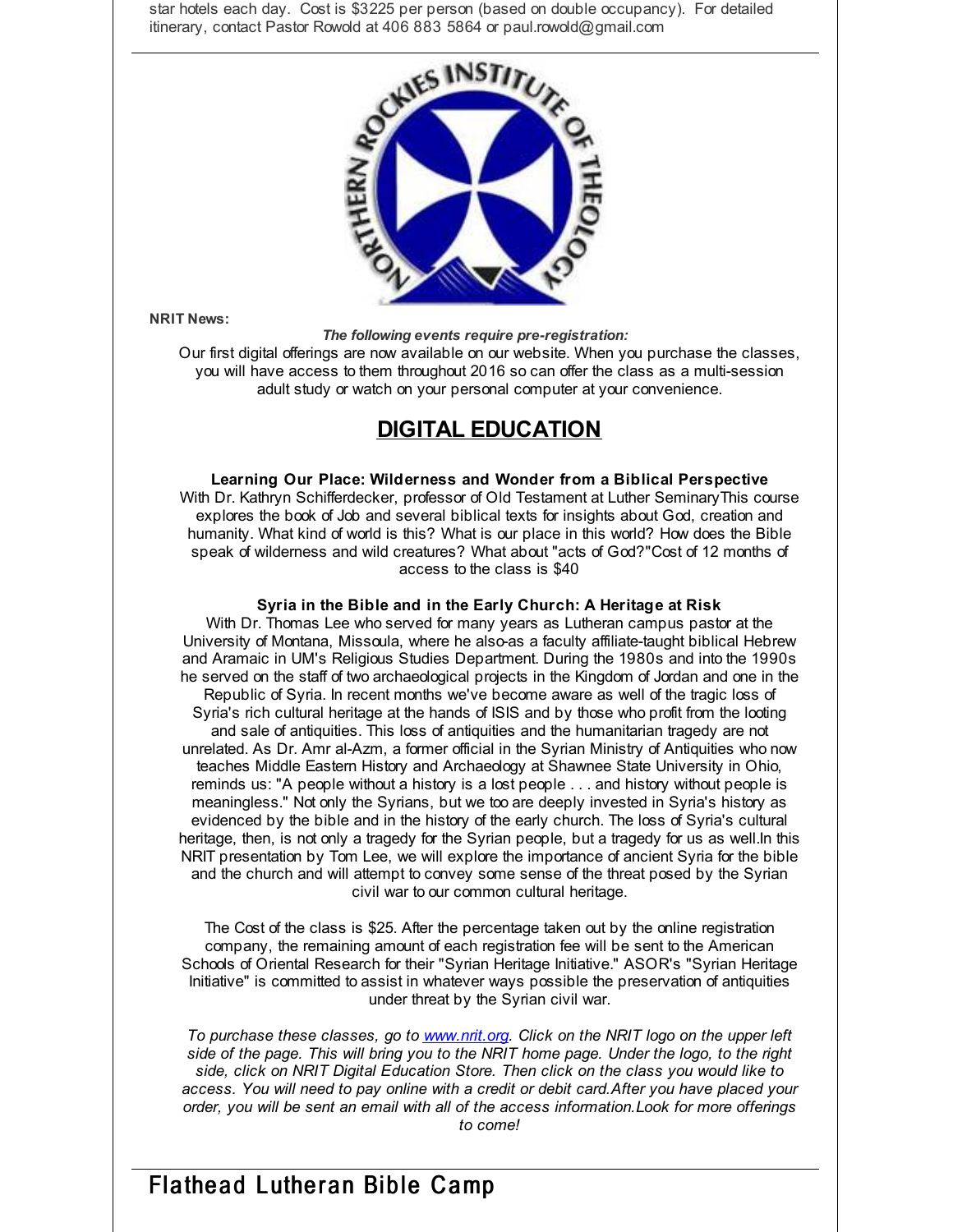#### **Retreats, Events, and Updates:**

*For additional information about these great upcoming retreats and events, check out our website at [www.flbc.net](http://r20.rs6.net/tn.jsp?f=001FtOzIVOkpKTG-v6NBNC2atAb73ewG-UstUghpLTDSFignjHHViP6FpPJbW7oKNj1_iviM8y6cnqNIYBZFKc5M3CjMiaXmMRcTomNawV0H2EosGHn4GDHQaKtRyMqKPGmRsmTuvRU8YJRQbbTmygpVno9ocMNuPbGapYGXE983iBL9lY_AqCWz6dxzpH_Paeey6DseX7J42hPtFXfgqnSzlnlucstJXV_PcbukMwxzQ20nRuyxgQcpIQz8Wp-b_oR&c=&ch=)! Also, watch for our 2016 Summer Brochure around Christmas! Be sure to register early for your first choice of weeks and programs!*



#### September 2-5: Labor Day Family Camp

Family, faith, and fellowship on Flathead Lake as summer comes to a close. What could be better? CLICK HERE for more information!

Rev. Nathan Clements, Associate Director Flathead Lutheran Bible Camp 603 S Main St Kalispell, MT 59901 (406) 890-5104 (cell)

#### Up coming Events, etc.

**September 11** God's Work Our Hands

**October 14-15** Bishop's Convocation

**Please put these important dates on your calendar:**

**2016 Bishop's Convocation**, October 14, 2016, Our Redeemer Lutheran Church, Helena, Montana **2016 First Call Theological Education**: November 7-9, 2016, Great Falls

**2017 Montana Synod Assembly**: June 1-4, 2017, Best Western Heritage Inn, Great Falls

**2017 First Call Theological Education:** November 6-8, 2017, Great Falls

~~~~~~~~~~~~~~~~~~~~~~~~~~~~~~~~~~~~~~~~~~~~~~~~~~~~~~~~~~~~~~~~~~~~~ Find upcoming issues of **The Parish Paper** [here](http://r20.rs6.net/tn.jsp?f=001FtOzIVOkpKTG-v6NBNC2atAb73ewG-UstUghpLTDSFignjHHViP6Fp_Kh9uZgHkWJMK-OyLt8oNng_rJwaDihzHPwVrBZ5C0qIwp-QamDul3GtYmvvPpqjrX5Yft1GIjDNqUIWRN-YXCis6D55twztbQ7P7n4wx7_unVe5CoEMaLnIeGKMuatajmADm_Hw8M4-tOLKFLGx5GhQxyymzEiw==&c=&ch=)

To see what's coming up on the Montana Synod Calendar, go [here](http://r20.rs6.net/tn.jsp?f=001FtOzIVOkpKTG-v6NBNC2atAb73ewG-UstUghpLTDSFignjHHViP6Fm8flUAkqhLQcKQtM8HFPGp3IYSzuxWmem6gq4ZTOCqQ62xDDa-C9JPQwojgyKlRl3njB94zqqnQDPcSKF5xGknDO70pacgcFTFqmHsV1UtljhBioK8xvJutNkNiKrm4XARLceY8rC7YGg634P4fAjI=&c=&ch=)

To download or view our Clergy Roster, Congregational and LPA Directories, find them [here](http://r20.rs6.net/tn.jsp?f=001FtOzIVOkpKTG-v6NBNC2atAb73ewG-UstUghpLTDSFignjHHViP6Fuaf2MAjUhGkqKD0LPyjZ86uDiuL1VMjeUIZYLM_xckWOZfewlFEs2e_U99Qqk5mWsJ4Jod1AuzSLf4X8SZIN2V7KxN-6mLGc41EP4W9HeEnoOrGIdmZnU6VKpPxjqm-Ix2KWGccTJVbfxd-iaqBhWM=&c=&ch=)

Roster Transitions are updated mid-month and may be found [here](http://r20.rs6.net/tn.jsp?f=001FtOzIVOkpKTG-v6NBNC2atAb73ewG-UstUghpLTDSFignjHHViP6Fuaf2MAjUhGkae46SLvOWCwCUbIQb1jKWDYUzdF5rBRLmTCeOFs4Yr6SkJOjZQs3KJ8RkLvPTY6He-XpKtwdjtTAupb-mmD916uqKXV5CUrukhDtW4T-bBZS7SmmDXJDjKp3RFj8N6z8IISiVdLHvxw=&c=&ch=)

#### Amazon Smile

Shop at [http://smile.amazon.com/ch/36-3514273](http://r20.rs6.net/tn.jsp?f=001FtOzIVOkpKTG-v6NBNC2atAb73ewG-UstUghpLTDSFignjHHViP6FqLsmnYW7EGPIBrZju7lrLqx1QMwLAP9JKWh41lovEWDGE0NJwI6eWP-3FCd4UaNrz3alm48yrmf5VttA1tpBu75zSYTm1b1MlBS3QsAdo0_wp6CZKu7cuqhX-q28DeRywyxvIlVcgl4xr7Z_3c6nb47OCpjiTfYZiGJoo4c69RUsP0N1g5kGzly6UXgTYi3wOfO9WfJSWliwiZoTtHp0r2hUlFy3J8B4eY8NssmNBpQ-Vp2ZYMIQju7LSLcKu_AegQozRbbDkSOiIZOeaVy1cveWBO6-XOZSNV_zZ76dNwQOAhl9dlo1Bd_eDgGSjxUvCGEVnj41T6Xk1x6SH55MmJH50WxkgT5fkHWEPZkDRJ-nyjyIJaw2gA=&c=&ch=) in support of the Montana Synod of the Evangelical Lutheran Church of America.



*This e-letter is intended to convey information from synod staff, ministries and congregations, and we reserve the right to edit all submissions. All items must be received by the Monday before publication on Wednesday. Send submissions to Colter [McCarty](mailto:cmccarty@montanasynod.org).*

#### **Contact Information**